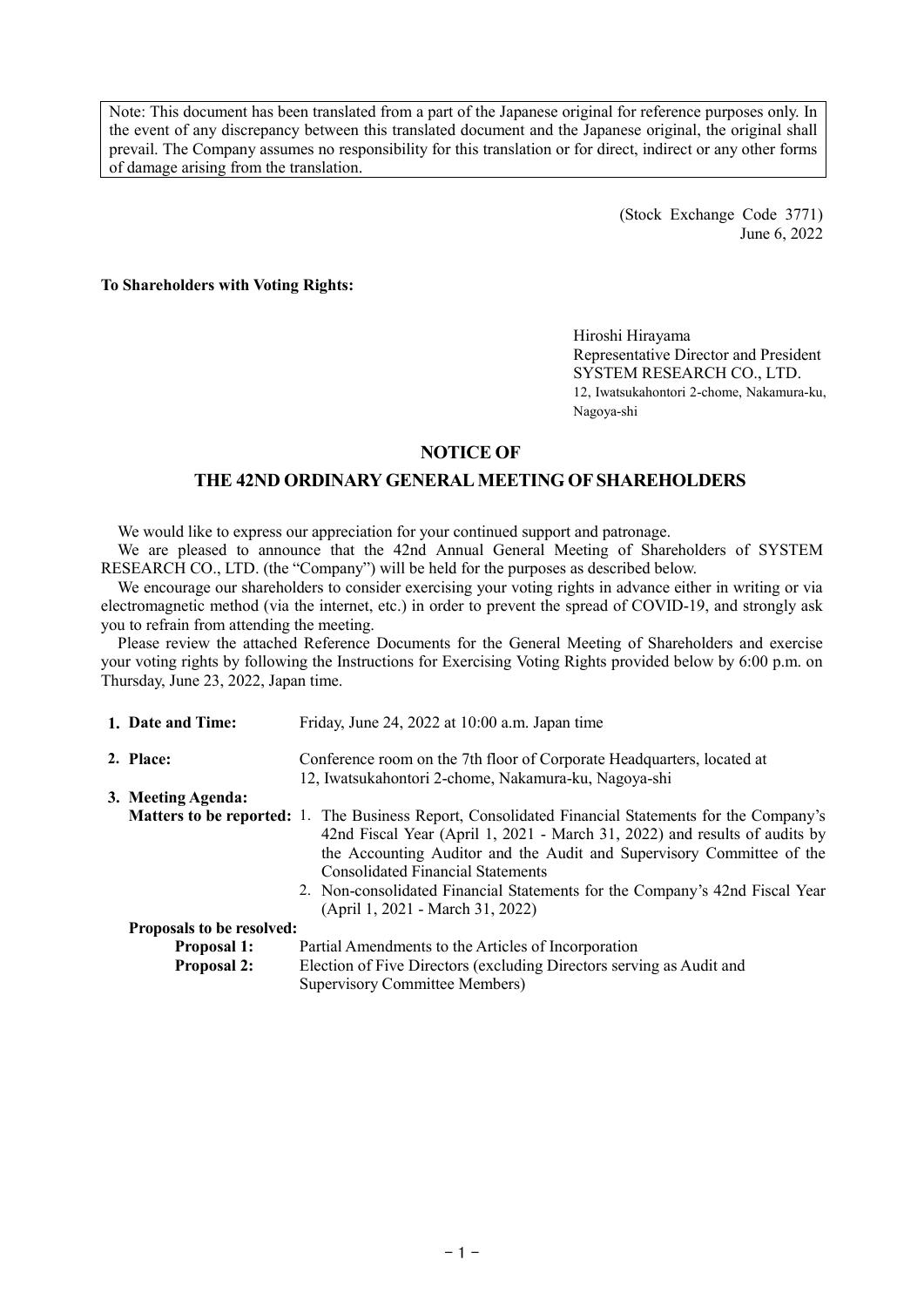### **4. Instructions for Exercising Voting Rights**

The right to exercise voting rights at the General Meeting of Shareholders is an important right for our shareholders. We strongly encourage you to exercise your voting rights by either one of the following three methods for exercising voting rights.

### **If you attend the meeting in person:**

Please submit the enclosed Voting Rights Exercise Form at the reception desk. For the purpose of saving resources, please bring this Notice with you when attending the meeting.

#### **If you exercise voting rights in writing:**

Please indicate your vote for or against the proposals on the enclosed Voting Rights Exercise Form and return it so that it arrives by 6:00 p.m. on Thursday, June 23, 2022, Japan time. If you have sent the form without indicating your vote for or against each proposal, it shall be deemed that you have voted for the proposal.

## **If you exercise voting rights via the internet:**

Please access the voting rights exercise website designated by the Company and follow the instructions on the screen to input your vote for or against the proposals by 6:00 p.m. on Thursday, June 23, 2022, Japan time.

<sup>◎</sup> Of the documents to be provided with this Notice, "Structure and Policies of the Company (Systems to Ensure the Appropriateness of Operations) (Status of Operation of Systems to Ensure the Appropriateness of the Operations) (Basic Policy on Corporate Control)", "Notes to the Consolidated Financial Statements" and "Notes to the Non-consolidated Financial Statements" are provided on the Company's website (https://www.sr-net.co.jp/) on the internet in accordance with the provisions of laws and regulations as well as the Company's Articles of Incorporation, and therefore are not provided in the Appendix of this Notice. Furthermore, the Business Report, the Consolidated Financial Statements and the Non-consolidated Financial Statements provided in the Japanese version of the Appendix of this Notice are parts of the Consolidated Financial Statements and Non-consolidated Financial Statements audited by the Accounting Auditor and the Audit and Supervisory Committee when preparing the Accounting Auditor's Report and the Audit Report.

<sup>◎</sup> In the event of revisions to the Reference Documents for the General Meeting of Shareholders and the Appendix, these shall be provided on the Company's website (https://www.sr-net.co.jp/) on the internet.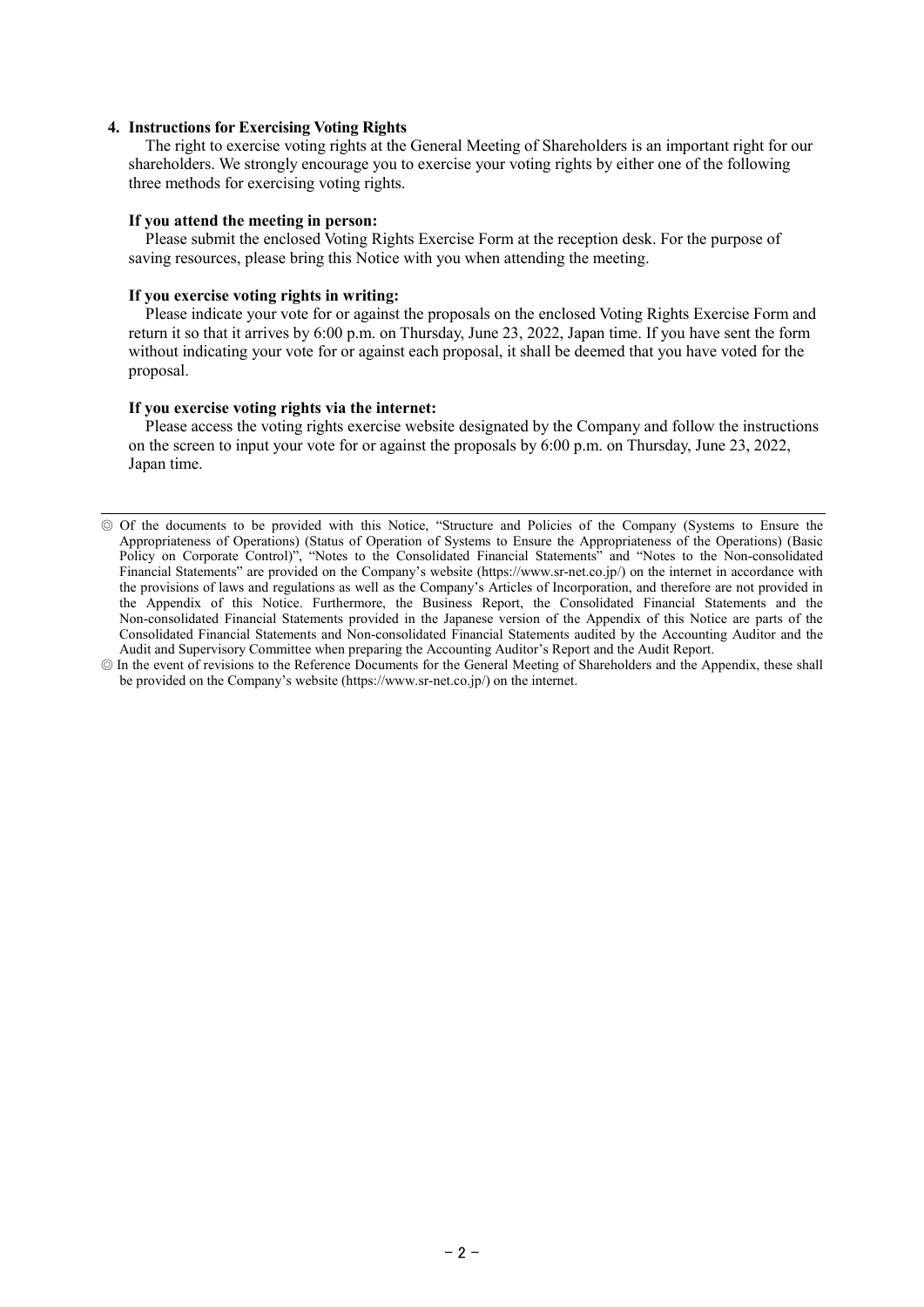# **Reference Documents for the General Meeting of Shareholders**

## **Proposals and References**

### **Proposal 1:** Partial Amendments to the Articles of Incorporation

1. Reasons for the amendments

The revised stipulations stipulated in the proviso of Article 1 of the supplementary provisions of the "Act Partially Amending the Companies Act" (Act No. 70 of 2019) will be enforced on September 1, 2022, and the Company proposes the following amendments to the Company's Articles of Incorporation in preparation for the implementation of the system for electronic provision of materials for general meetings of shareholders.

(1) Article 16, Paragraph 1 of the proposed amendments stipulates that information that is the content of reference documents for the general meeting of shareholders, etc., shall be provided electronically.

(2) Article 16, Paragraph 2 of the proposed amendments establishes stipulations to limits on the scope of matters to be recorded in physical documents that are provided to shareholders who request provision of physical documents.

(3) As stipulations concerning internet disclosure and deemed provision of reference documents for general meetings of shareholders (Article 16 of the current Articles of Incorporation) will no longer be necessary, these shall be deleted.

(4) Supplementary provisions shall be established concerning the effective date, etc., in line with the new establishments and deletions above.

|                                              | (Underlines indicate amended sections) |
|----------------------------------------------|----------------------------------------|
| <b>Current Articles of Incorporation</b>     | Proposed amendments                    |
| (Internet disclosure and deemed provision of |                                        |
| reference documents for general meetings of  |                                        |
| shareholders)                                |                                        |
| Article 16 In the convocation of general     | $<$ Deleted $>$                        |
| meetings of shareholders, the                |                                        |
| Company may deem that it has                 |                                        |
| provided to shareholders                     |                                        |
| information concerning matters               |                                        |
| that must be displayed in the                |                                        |
| reference documents for general              |                                        |
| meetings of shareholders,                    |                                        |
| business report, non-consolidated            |                                        |
| financial statements, and                    |                                        |
| consolidated financial statements            |                                        |
| via internet disclosure in                   |                                        |
| conformity with definitions                  |                                        |
| provided in the Ordinance of the             |                                        |
| <u>Ministry of Justice.</u>                  |                                        |

2. Contents of the amendments

The contents of the amendments are as follows.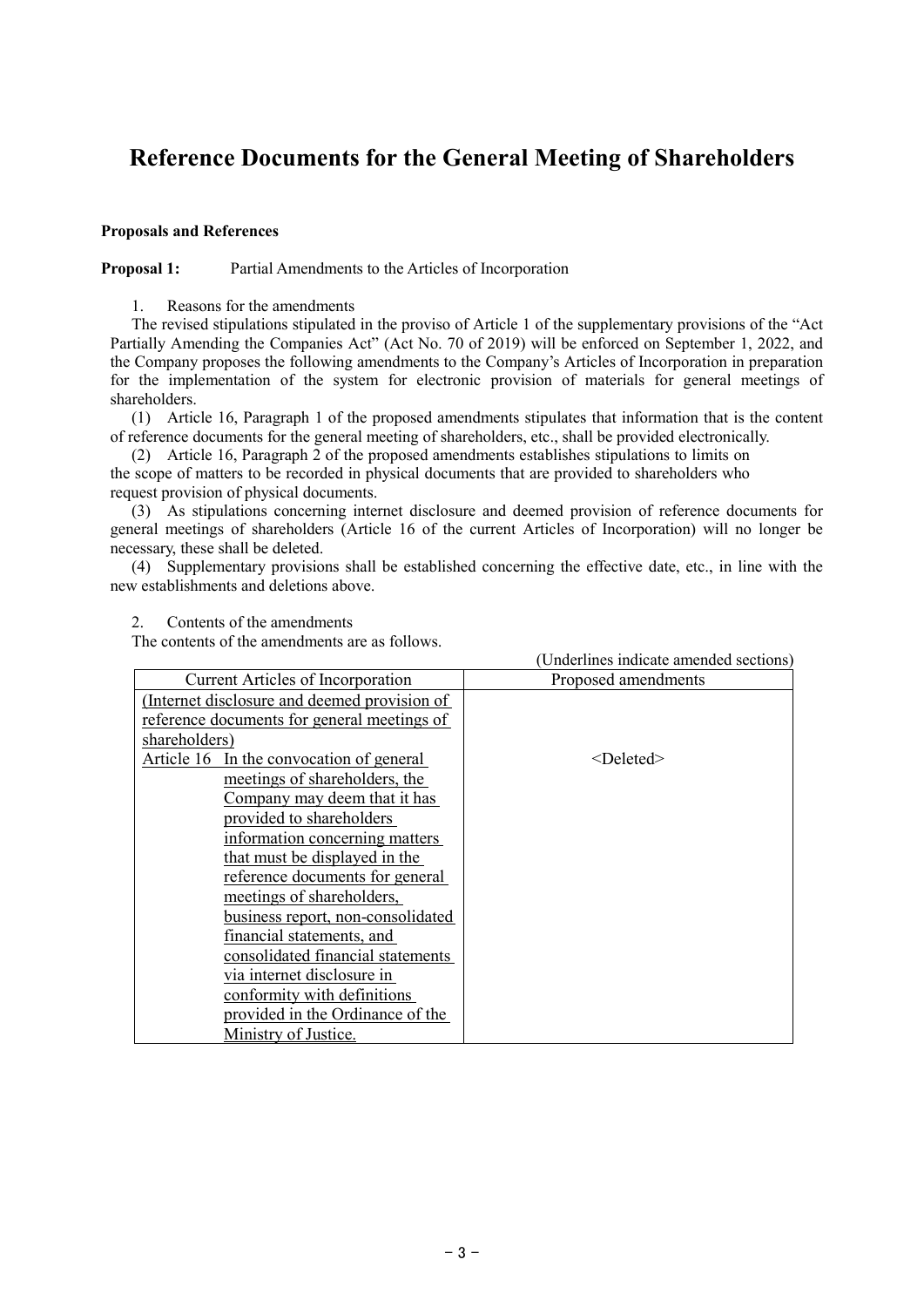| <b>Current Articles of Incorporation</b> | Proposed amendments                             |  |  |  |  |
|------------------------------------------|-------------------------------------------------|--|--|--|--|
|                                          | (Measures for electronic provision, etc.)       |  |  |  |  |
| <newly established=""></newly>           | Article 16 In the convocation of general        |  |  |  |  |
|                                          | meetings of shareholders, the                   |  |  |  |  |
|                                          | Company shall provide                           |  |  |  |  |
|                                          | electronically information that is              |  |  |  |  |
|                                          | the content of reference                        |  |  |  |  |
|                                          | documents for the general                       |  |  |  |  |
|                                          | meeting of shareholders, etc.                   |  |  |  |  |
|                                          | 2. Of the matters to which                      |  |  |  |  |
|                                          | electronic provision measures                   |  |  |  |  |
|                                          | apply, the Company may choose                   |  |  |  |  |
|                                          | not to record all or part of matters            |  |  |  |  |
|                                          | stipulated in the Ordinance of the              |  |  |  |  |
|                                          | Ministry of Justice in the                      |  |  |  |  |
|                                          | physical documents provided to                  |  |  |  |  |
|                                          | shareholders who made requests                  |  |  |  |  |
|                                          | for provision of physical                       |  |  |  |  |
|                                          | documents by the record date for                |  |  |  |  |
|                                          | voting rights.                                  |  |  |  |  |
|                                          | (Supplementary provisions)                      |  |  |  |  |
| <newly established=""></newly>           | The amendments of Article 16 of the             |  |  |  |  |
|                                          | Articles of Incorporation shall take effect     |  |  |  |  |
|                                          | <u>from the date of September 1, 2022, as a</u> |  |  |  |  |
|                                          | date of enforcement of the revised              |  |  |  |  |
|                                          | stipulations stipulated in the proviso of       |  |  |  |  |
|                                          | Article 1 of the supplementary provisions       |  |  |  |  |
|                                          | of the Act Partially Amending the               |  |  |  |  |
|                                          | Companies Act (Act No. 70 of 2019; the          |  |  |  |  |
|                                          | "Enforcement Date").                            |  |  |  |  |
|                                          | 2. Notwithstanding the provisions of the        |  |  |  |  |
|                                          | previous paragraph, Article 16 of the           |  |  |  |  |
|                                          | Articles of Incorporation shall remain          |  |  |  |  |
|                                          | valid for general meetings of                   |  |  |  |  |
|                                          | shareholders held on a day that is within       |  |  |  |  |
|                                          | six months of the Enforcement Date.             |  |  |  |  |
|                                          | 3. These supplementary provisions shall be      |  |  |  |  |
|                                          | deleted on the day after which six months       |  |  |  |  |
|                                          | have elapsed since the Enforcement Date         |  |  |  |  |
|                                          | or the day after which three months have        |  |  |  |  |
|                                          | elapsed since the day of the general            |  |  |  |  |
|                                          | meeting of shareholders in the previous         |  |  |  |  |
|                                          | paragraph, whichever is later.                  |  |  |  |  |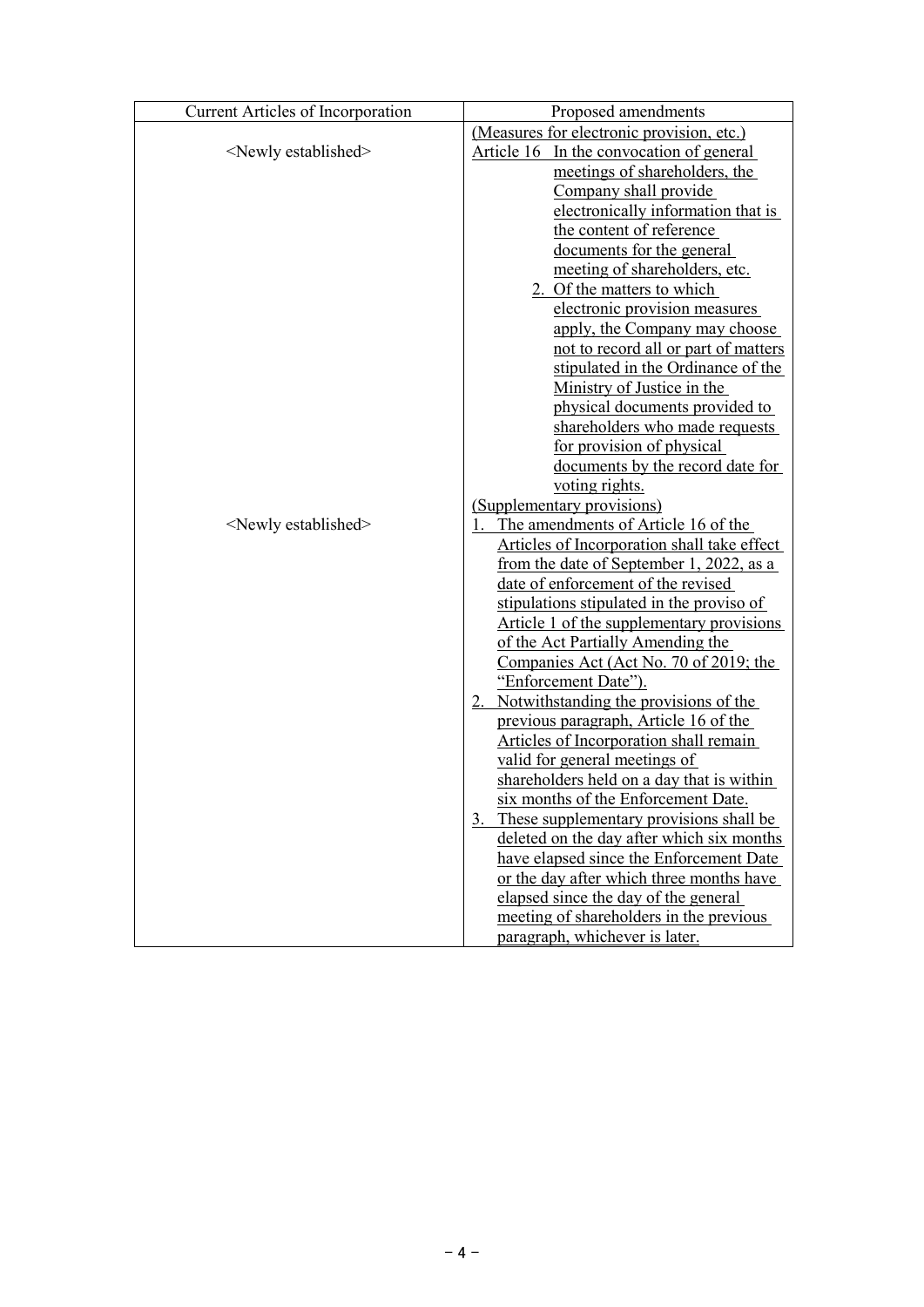### **Proposal 2:** Election of Five Directors (excluding Directors serving as Audit and Supervisory Committee Members)

The terms of office of all five Directors (excluding Directors serving as Audit and Supervisory Committee Members) will expire at the conclusion of this General Meeting of Shareholders. Accordingly, the election of five Directors (excluding Directors serving as Audit and Supervisory Committee Members) is proposed.

From the perspective of ensuring objectivity, timeliness, and transparency, the selection of each candidate has been deliberated by the Nomination and Compensation Committee that Independent Outside Directors compose more than half of the committee, and all of the candidates have been judged to be appropriate.

Besides, the Audit and Supervisory Committee expressed their opinion that all of the candidates have been judged to be appropriate.

The candidates for Directors (excluding Directors serving as Audit and Supervisory Committee Members) are as follows.

| No. | Name<br>(Date of birth)                                                                                                                                                                                                                                                                                                                                                                                                                    |                                              | Number of<br>shares of the<br>Company held                                                                                                                                                                                                                                                        |           |  |  |
|-----|--------------------------------------------------------------------------------------------------------------------------------------------------------------------------------------------------------------------------------------------------------------------------------------------------------------------------------------------------------------------------------------------------------------------------------------------|----------------------------------------------|---------------------------------------------------------------------------------------------------------------------------------------------------------------------------------------------------------------------------------------------------------------------------------------------------|-----------|--|--|
|     | Toshiyuki Yamada<br>(April 12, 1949)                                                                                                                                                                                                                                                                                                                                                                                                       | <b>July 1970</b><br>March 1981<br>April 2014 | Joined Computer Services Corporation (currently SCSK<br>Corporation)<br>Established the Company<br>Appointed as Representative Director and President<br>Appointed as Representative Director and Chairman<br>(To the present)<br>[Significant concurrent positions]<br>Director, Sowel Co., Ltd. | 1,367,000 |  |  |
|     | [Reason for nomination as candidate for Director]<br>Mr. Toshiyuki Yamada has established the foundations of the Company Group as the founder, exhibiting his superior<br>management abilities. The Company judges that his wealth of experience, wide-ranging insights and leadership are<br>indispensable to sustainable improvement of corporate value of the Company Group, and has thus nominated him as<br>a candidate for Director. |                                              |                                                                                                                                                                                                                                                                                                   |           |  |  |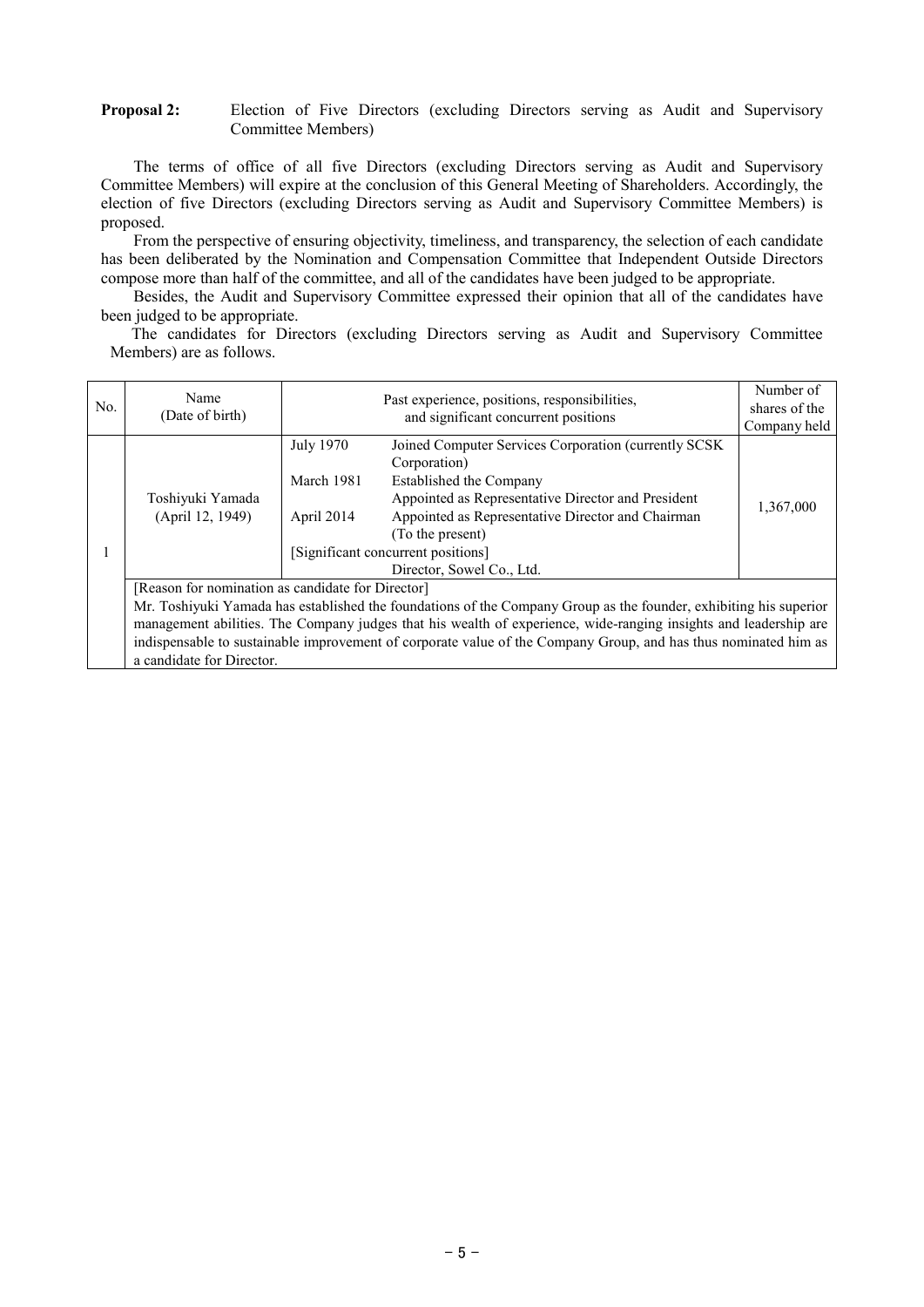| No.                                                                                                                                                                                                                                                                                                                                                                                                                                                          | Name                                                                                                                                                                                                                                   | Past experience, positions, responsibilities,                                                                                                                                                                          | Number of                                                                                                                                                                                                                                                                                                                                                                                                                                                                                                                                                                                                                                                                                                                                                                                                                                                                                  |                                         |  |  |  |
|--------------------------------------------------------------------------------------------------------------------------------------------------------------------------------------------------------------------------------------------------------------------------------------------------------------------------------------------------------------------------------------------------------------------------------------------------------------|----------------------------------------------------------------------------------------------------------------------------------------------------------------------------------------------------------------------------------------|------------------------------------------------------------------------------------------------------------------------------------------------------------------------------------------------------------------------|--------------------------------------------------------------------------------------------------------------------------------------------------------------------------------------------------------------------------------------------------------------------------------------------------------------------------------------------------------------------------------------------------------------------------------------------------------------------------------------------------------------------------------------------------------------------------------------------------------------------------------------------------------------------------------------------------------------------------------------------------------------------------------------------------------------------------------------------------------------------------------------------|-----------------------------------------|--|--|--|
|                                                                                                                                                                                                                                                                                                                                                                                                                                                              |                                                                                                                                                                                                                                        |                                                                                                                                                                                                                        |                                                                                                                                                                                                                                                                                                                                                                                                                                                                                                                                                                                                                                                                                                                                                                                                                                                                                            |                                         |  |  |  |
| 2                                                                                                                                                                                                                                                                                                                                                                                                                                                            | (Date of birth)<br>Hiroshi Hirayama<br>(November 20, 1959)                                                                                                                                                                             | August 1984<br>April 1998<br><b>June 2000</b><br>February 2005<br>April 2006<br>October 2014<br>April 2015<br>April 2016<br>June 2018                                                                                  | and significant concurrent positions<br>Joined the Company<br>General Manager, System Engineering Department<br>Appointed as Operating Officer<br>Appointed as Director<br>General Manager, System Engineering Department<br>Director<br>In charge of System Engineering 1 Department, System<br>Engineering 2 Department, and Tokyo Branch<br>Director<br>In charge of System Engineering 1 Department, System<br>Engineering 2 Department, Tokyo Branch, and ilii<br><b>Solution Department</b><br>Director<br>In charge of System Development 1 Department, System<br>Development 2 Department, System Development 3<br>Department, and Osaka Branch<br>Director<br>In charge of Business Division<br>Director<br>In charge of Manufacturing System Business<br>Department, Automotive System Business Department,<br>Tokyo System Business Department, and ilii Solution<br>Department | shares of the<br>Company held<br>55,128 |  |  |  |
|                                                                                                                                                                                                                                                                                                                                                                                                                                                              |                                                                                                                                                                                                                                        | <b>July 2019</b><br>January 2022                                                                                                                                                                                       | Appointed as Representative Director and President<br>In charge of Automotive System Business Department<br>Representative Director and President<br>In charge of Manufacturing System Business<br>Department, Automotive System Business Department<br>(To the present)<br>[Significant concurrent positions]                                                                                                                                                                                                                                                                                                                                                                                                                                                                                                                                                                             |                                         |  |  |  |
|                                                                                                                                                                                                                                                                                                                                                                                                                                                              |                                                                                                                                                                                                                                        |                                                                                                                                                                                                                        | Director, Sowel Co., Ltd.                                                                                                                                                                                                                                                                                                                                                                                                                                                                                                                                                                                                                                                                                                                                                                                                                                                                  |                                         |  |  |  |
| [Reason for nomination as candidate for Director]<br>Mr. Hiroshi Hirayama has a great deal of achievements in business expansion, supervising the system development<br>business division of the Company. The Company judges that his wealth of experience, wide-ranging insights and<br>strong leadership are essential to the continuous promotion of business expansion in the future as well, and has thus<br>nominated him as a candidate for Director. |                                                                                                                                                                                                                                        |                                                                                                                                                                                                                        |                                                                                                                                                                                                                                                                                                                                                                                                                                                                                                                                                                                                                                                                                                                                                                                                                                                                                            |                                         |  |  |  |
|                                                                                                                                                                                                                                                                                                                                                                                                                                                              |                                                                                                                                                                                                                                        | April 1980                                                                                                                                                                                                             | Joined Toho Gas Co., Ltd.                                                                                                                                                                                                                                                                                                                                                                                                                                                                                                                                                                                                                                                                                                                                                                                                                                                                  |                                         |  |  |  |
|                                                                                                                                                                                                                                                                                                                                                                                                                                                              | Mie Umemoto<br>(November 20, 1961)                                                                                                                                                                                                     | March 1989<br>Joined the Company<br>April 2013<br>General Manager, System Engineering 2 Department<br>Appointed as Operating Officer<br>April 2016<br>In charge of System Development 1 Department and<br>Osaka Branch |                                                                                                                                                                                                                                                                                                                                                                                                                                                                                                                                                                                                                                                                                                                                                                                                                                                                                            |                                         |  |  |  |
|                                                                                                                                                                                                                                                                                                                                                                                                                                                              |                                                                                                                                                                                                                                        | April 2018                                                                                                                                                                                                             | Operating Officer<br>In charge of Industrial System Business Department                                                                                                                                                                                                                                                                                                                                                                                                                                                                                                                                                                                                                                                                                                                                                                                                                    | 13,800                                  |  |  |  |
| 3                                                                                                                                                                                                                                                                                                                                                                                                                                                            |                                                                                                                                                                                                                                        | June 2018<br>January 2020                                                                                                                                                                                              | Appointed as Director<br>In charge of Industrial System Business Department<br>Director                                                                                                                                                                                                                                                                                                                                                                                                                                                                                                                                                                                                                                                                                                                                                                                                    |                                         |  |  |  |
|                                                                                                                                                                                                                                                                                                                                                                                                                                                              |                                                                                                                                                                                                                                        |                                                                                                                                                                                                                        | In charge of Industrial System Business Department and<br>Osaka Branch<br>(To the present)                                                                                                                                                                                                                                                                                                                                                                                                                                                                                                                                                                                                                                                                                                                                                                                                 |                                         |  |  |  |
|                                                                                                                                                                                                                                                                                                                                                                                                                                                              | [Reason for nomination as candidate for Director]                                                                                                                                                                                      |                                                                                                                                                                                                                        |                                                                                                                                                                                                                                                                                                                                                                                                                                                                                                                                                                                                                                                                                                                                                                                                                                                                                            |                                         |  |  |  |
|                                                                                                                                                                                                                                                                                                                                                                                                                                                              | Ms. Mie Umemoto has a great deal of achievements in business expansion as a supervisor of the system development                                                                                                                       |                                                                                                                                                                                                                        |                                                                                                                                                                                                                                                                                                                                                                                                                                                                                                                                                                                                                                                                                                                                                                                                                                                                                            |                                         |  |  |  |
|                                                                                                                                                                                                                                                                                                                                                                                                                                                              | business division of the Company. The Company judges that her wealth of experience, wide-ranging insights and<br>strong leadership are essential to the continuous promotion of business expansion in the future as well, and has thus |                                                                                                                                                                                                                        |                                                                                                                                                                                                                                                                                                                                                                                                                                                                                                                                                                                                                                                                                                                                                                                                                                                                                            |                                         |  |  |  |
|                                                                                                                                                                                                                                                                                                                                                                                                                                                              | nominated her as a candidate for Director.                                                                                                                                                                                             |                                                                                                                                                                                                                        |                                                                                                                                                                                                                                                                                                                                                                                                                                                                                                                                                                                                                                                                                                                                                                                                                                                                                            |                                         |  |  |  |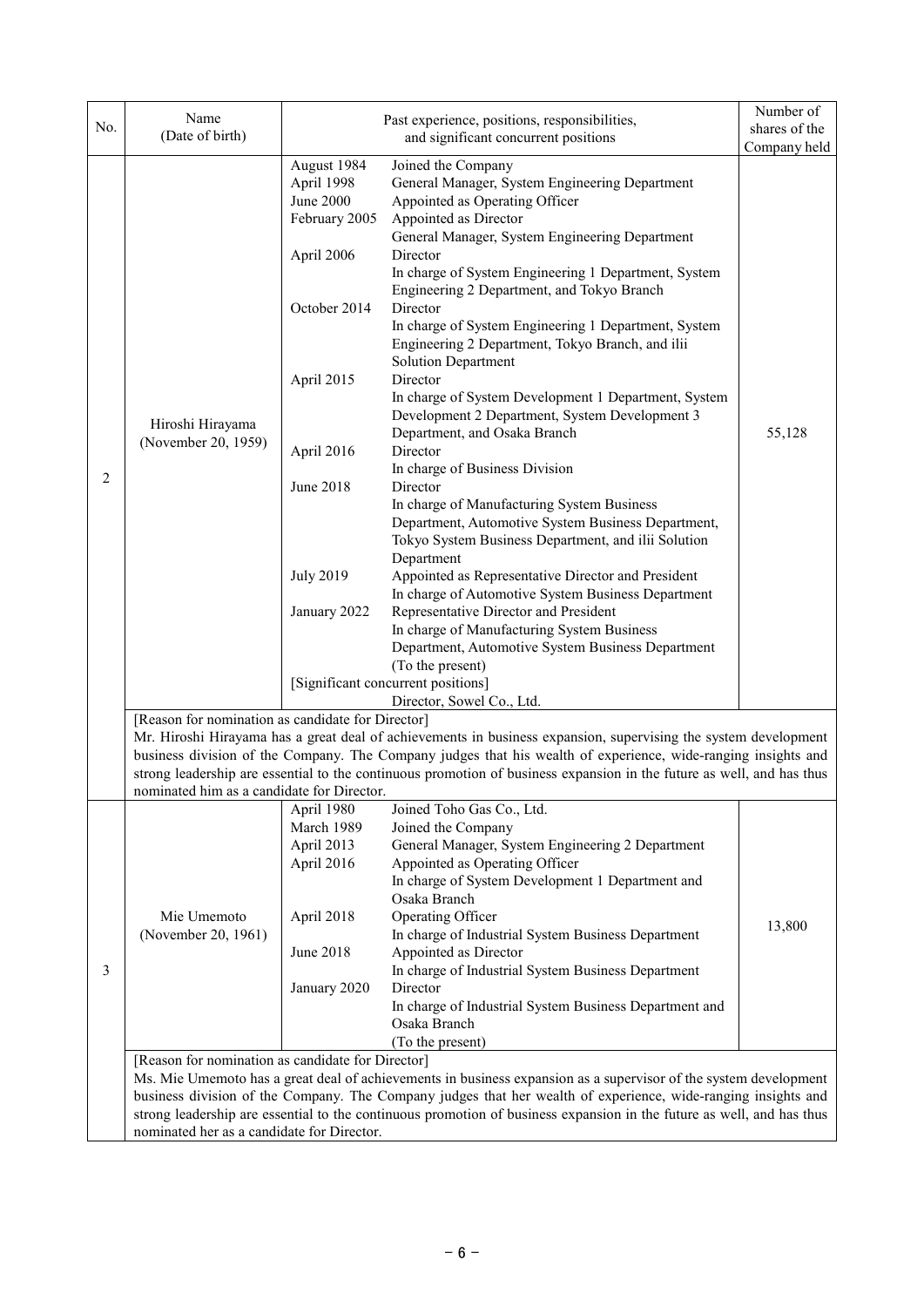| No. | Name<br>(Date of birth)                                                                                                                                                                                                                                                                                                                                                                                                                                           | Past experience, positions, responsibilities,                                                                                 | Number of<br>shares of the                                                                                                                                                                                                                                                                                                                                                                                                                                                                                                                                                                                                                                     |              |  |  |  |
|-----|-------------------------------------------------------------------------------------------------------------------------------------------------------------------------------------------------------------------------------------------------------------------------------------------------------------------------------------------------------------------------------------------------------------------------------------------------------------------|-------------------------------------------------------------------------------------------------------------------------------|----------------------------------------------------------------------------------------------------------------------------------------------------------------------------------------------------------------------------------------------------------------------------------------------------------------------------------------------------------------------------------------------------------------------------------------------------------------------------------------------------------------------------------------------------------------------------------------------------------------------------------------------------------------|--------------|--|--|--|
|     |                                                                                                                                                                                                                                                                                                                                                                                                                                                                   |                                                                                                                               | and significant concurrent positions                                                                                                                                                                                                                                                                                                                                                                                                                                                                                                                                                                                                                           | Company held |  |  |  |
| 4   | Masaaki Akiyama<br>(September 10, 1963)                                                                                                                                                                                                                                                                                                                                                                                                                           | April 1984<br>April 2006<br>April 2007<br>April 2013<br>April 2015<br>April 2018<br>June 2019<br>January 2020<br>January 2022 | Joined Trio System Plans Co., Ltd.<br>December 1986 Joined the Company<br>General Manager, System Engineering 2 Department<br>General Manager, System Development 1 Department<br>General Manager, System Development 2 Department<br>Appointed as Operating Officer<br>In charge of System Development 2 Department and<br>System Development 3 Department<br>Operating Officer<br>In charge of Manufacturing System Business Department<br>Appointed as Director<br>In charge of Manufacturing System Business Department<br>Director<br>In charge of Manufacturing System Business Department<br>and AI Solution Department<br>Director<br>(To the present) | 17,100       |  |  |  |
|     |                                                                                                                                                                                                                                                                                                                                                                                                                                                                   | [Significant concurrent positions]                                                                                            |                                                                                                                                                                                                                                                                                                                                                                                                                                                                                                                                                                                                                                                                |              |  |  |  |
|     |                                                                                                                                                                                                                                                                                                                                                                                                                                                                   |                                                                                                                               | Representative Director and President, General Software                                                                                                                                                                                                                                                                                                                                                                                                                                                                                                                                                                                                        |              |  |  |  |
|     |                                                                                                                                                                                                                                                                                                                                                                                                                                                                   |                                                                                                                               | Corporation                                                                                                                                                                                                                                                                                                                                                                                                                                                                                                                                                                                                                                                    |              |  |  |  |
|     | [Reason for nomination as candidate for Director]<br>Mr. Masaaki Akiyama has a great deal of achievements in business expansion as a supervisor of the system<br>development business division of the Company. The Company judges that his wealth of experience, wide-ranging<br>insights and strong leadership are essential to the continuous promotion of business expansion in the future as well,<br>and has thus nominated him as a candidate for Director. |                                                                                                                               |                                                                                                                                                                                                                                                                                                                                                                                                                                                                                                                                                                                                                                                                |              |  |  |  |
|     |                                                                                                                                                                                                                                                                                                                                                                                                                                                                   | April 1986                                                                                                                    | Joined Daiwa Calculation Center, Ltd. (currently Daiwa                                                                                                                                                                                                                                                                                                                                                                                                                                                                                                                                                                                                         |              |  |  |  |
|     | Takafumi Watanabe<br>(July 8, 1964)                                                                                                                                                                                                                                                                                                                                                                                                                               |                                                                                                                               | Systems-Create, Ltd.)                                                                                                                                                                                                                                                                                                                                                                                                                                                                                                                                                                                                                                          |              |  |  |  |
|     |                                                                                                                                                                                                                                                                                                                                                                                                                                                                   | <b>June 1988</b>                                                                                                              | Joined the Company                                                                                                                                                                                                                                                                                                                                                                                                                                                                                                                                                                                                                                             |              |  |  |  |
|     |                                                                                                                                                                                                                                                                                                                                                                                                                                                                   | April 2007                                                                                                                    | General Manager, System Engineering 2 Department                                                                                                                                                                                                                                                                                                                                                                                                                                                                                                                                                                                                               |              |  |  |  |
|     |                                                                                                                                                                                                                                                                                                                                                                                                                                                                   | April 2013                                                                                                                    | General Manager, Tokyo Branch                                                                                                                                                                                                                                                                                                                                                                                                                                                                                                                                                                                                                                  |              |  |  |  |
|     |                                                                                                                                                                                                                                                                                                                                                                                                                                                                   | April 2015                                                                                                                    | Appointed as Operating Officer                                                                                                                                                                                                                                                                                                                                                                                                                                                                                                                                                                                                                                 |              |  |  |  |
|     |                                                                                                                                                                                                                                                                                                                                                                                                                                                                   | April 2018                                                                                                                    | In charge of Tokyo Branch and ilii Solution Department<br>Operating Officer                                                                                                                                                                                                                                                                                                                                                                                                                                                                                                                                                                                    |              |  |  |  |
|     |                                                                                                                                                                                                                                                                                                                                                                                                                                                                   |                                                                                                                               | In charge of Tokyo System Business Department and ilii                                                                                                                                                                                                                                                                                                                                                                                                                                                                                                                                                                                                         | 15,300       |  |  |  |
|     |                                                                                                                                                                                                                                                                                                                                                                                                                                                                   |                                                                                                                               | <b>Solution Department</b>                                                                                                                                                                                                                                                                                                                                                                                                                                                                                                                                                                                                                                     |              |  |  |  |
| 5.  |                                                                                                                                                                                                                                                                                                                                                                                                                                                                   | June 2019                                                                                                                     | Appointed as Director                                                                                                                                                                                                                                                                                                                                                                                                                                                                                                                                                                                                                                          |              |  |  |  |
|     |                                                                                                                                                                                                                                                                                                                                                                                                                                                                   |                                                                                                                               | In charge of Tokyo System Business Department, and ilii                                                                                                                                                                                                                                                                                                                                                                                                                                                                                                                                                                                                        |              |  |  |  |
|     |                                                                                                                                                                                                                                                                                                                                                                                                                                                                   |                                                                                                                               | <b>Solution Department</b>                                                                                                                                                                                                                                                                                                                                                                                                                                                                                                                                                                                                                                     |              |  |  |  |
|     |                                                                                                                                                                                                                                                                                                                                                                                                                                                                   |                                                                                                                               | (To the present)                                                                                                                                                                                                                                                                                                                                                                                                                                                                                                                                                                                                                                               |              |  |  |  |
|     |                                                                                                                                                                                                                                                                                                                                                                                                                                                                   | [Significant concurrent positions]                                                                                            |                                                                                                                                                                                                                                                                                                                                                                                                                                                                                                                                                                                                                                                                |              |  |  |  |
|     | Director, General Software Corporation<br>[Reason for nomination as candidate for Director]                                                                                                                                                                                                                                                                                                                                                                       |                                                                                                                               |                                                                                                                                                                                                                                                                                                                                                                                                                                                                                                                                                                                                                                                                |              |  |  |  |
|     | Mr. Takafumi Watanabe has a great deal of achievements in business expansion as a supervisor of the system                                                                                                                                                                                                                                                                                                                                                        |                                                                                                                               |                                                                                                                                                                                                                                                                                                                                                                                                                                                                                                                                                                                                                                                                |              |  |  |  |
|     | development business division of the Company. The Company judges that his wealth of experience, wide-ranging                                                                                                                                                                                                                                                                                                                                                      |                                                                                                                               |                                                                                                                                                                                                                                                                                                                                                                                                                                                                                                                                                                                                                                                                |              |  |  |  |
|     | insights and strong leadership are essential to the continuous promotion of business expansion in the future as well,                                                                                                                                                                                                                                                                                                                                             |                                                                                                                               |                                                                                                                                                                                                                                                                                                                                                                                                                                                                                                                                                                                                                                                                |              |  |  |  |
|     | and has thus nominated him as a candidate for Director.                                                                                                                                                                                                                                                                                                                                                                                                           |                                                                                                                               |                                                                                                                                                                                                                                                                                                                                                                                                                                                                                                                                                                                                                                                                |              |  |  |  |

(Notes) 1. There are no special interests between any of the candidates and the Company.

2. The Company has entered into a directors and officers liability insurance agreement with an insurance company as stipulated in Article 430-3, Paragraph 1 of the Companies Act. The insurance agreement covers damages that may arise due to insured persons assuming liability for the execution of their duties, or receiving a claim for the pursuit of such liability. The candidates will be included as insured persons under the insurance policy. The Company plans to renew this insurance policy with the same contents in September 2022.